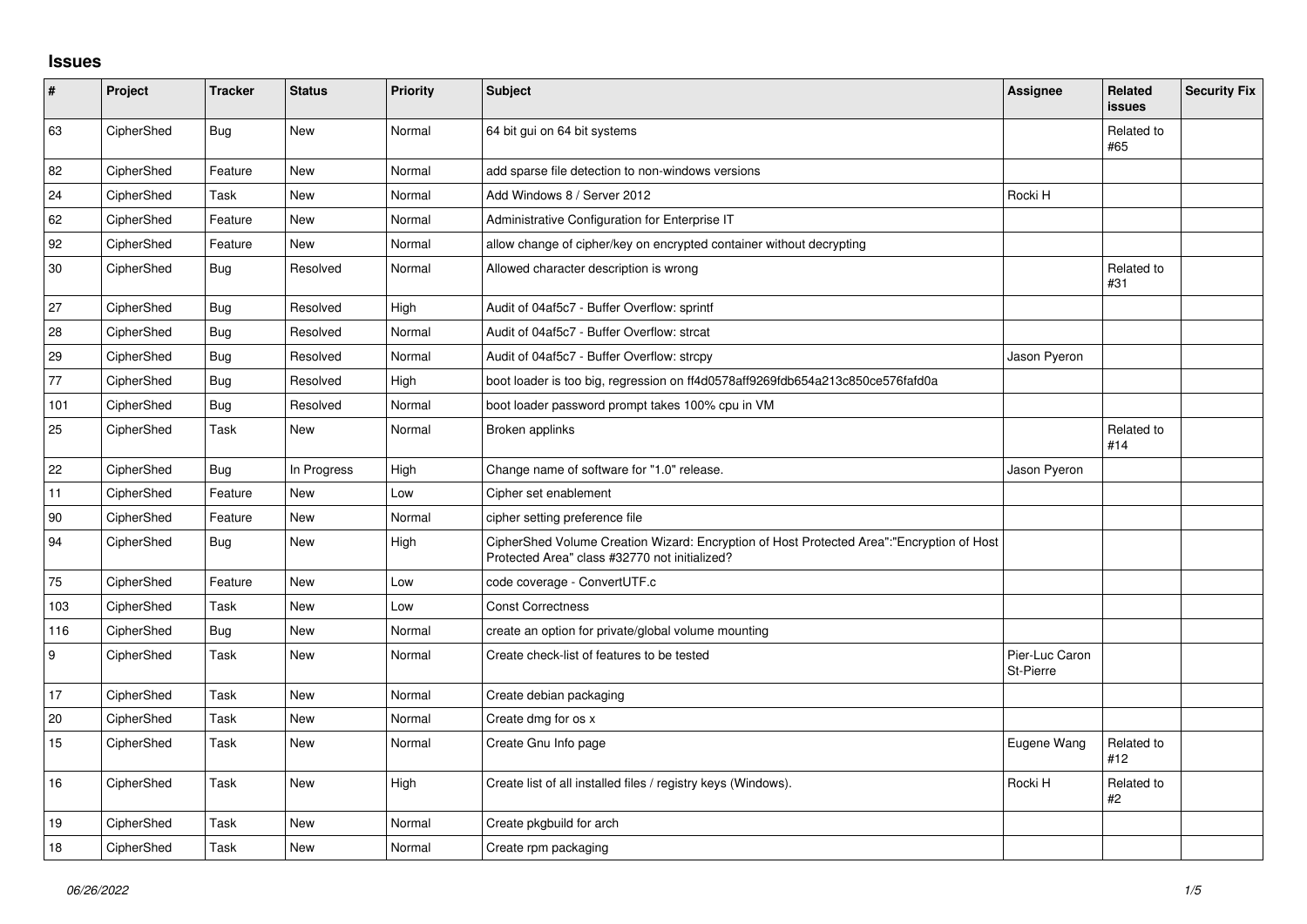| #              | Project    | <b>Tracker</b> | <b>Status</b> | Priority  | <b>Subject</b>                                                      | <b>Assignee</b>      | Related<br>issues | <b>Security Fix</b> |
|----------------|------------|----------------|---------------|-----------|---------------------------------------------------------------------|----------------------|-------------------|---------------------|
| 105            | CipherShed | Bug            | Resolved      | Low       | Debian Jessie Complication Error: wx3.0                             |                      |                   |                     |
| 81             | CipherShed | Feature        | New           | Normal    | Decrypt System drive via commandline                                |                      |                   |                     |
| 83             | CipherShed | <b>Bug</b>     | New           | Normal    | deduplicate file names                                              |                      |                   |                     |
| $\mathbf{1}$   | CipherShed | Task           | New           | Normal    | Detailed review of Windows constant strings                         | Paweł<br>Zegartowski | Related to<br>#2  |                     |
| 106            | CipherShed | Task           | <b>New</b>    | Low       | Disable GitHub issue tracker                                        |                      |                   |                     |
| 85             | CipherShed | <b>Bug</b>     | New           | Normal    | Digcode.c is 9917 lines long, split it up                           |                      |                   |                     |
| 119            | CipherShed | <b>Bug</b>     | Resolved      | Immediate | DLL side loading attack vulnerability                               | Jason Pyeron         |                   |                     |
| 79             | CipherShed | Feature        | New           | Low       | document a list of file systems compatible with Hidden Volume usage |                      |                   |                     |
| 48             | CipherShed | <b>Bug</b>     | New           | High      | EncryptDataUnits() lacks error handling                             |                      |                   |                     |
| 60             | CipherShed | Feature        | New           | Normal    | Enhanced UX - shell extension for container management              |                      | Related to<br>#34 |                     |
| 115            | CipherShed | <b>Bug</b>     | Resolved      | High      | fails to build on stretch due to overloaded constructors            |                      |                   |                     |
| 117            | CipherShed | <b>Bug</b>     | Resolved      | High      | Failure to function when compiled with GCC 5                        |                      |                   |                     |
| 3              | CipherShed | Task           | New           | Normal    | Finish initial bitmaps and icons                                    |                      |                   |                     |
| 14             | CipherShed | <b>Bug</b>     | New           | Normal    | Fixes urls in ui (/applink? links)                                  |                      | Related to<br>#25 |                     |
| 56             | CipherShed | <b>Bug</b>     | New           | Low       | FreeBSD support                                                     |                      |                   |                     |
| 8              | CipherShed | Task           | New           | Normal    | Get graphics artist to work on artwork, icons                       |                      |                   |                     |
| $\overline{4}$ | CipherShed | Task           | New           | Normal    | Get Windows executable signing key                                  | <b>Bill Cox</b>      |                   |                     |
| 47             | CipherShed | <b>Bug</b>     | New           | High      | GetWipePassCount() / WipeBuffer() can cause BSOD                    |                      |                   |                     |
| 51             | CipherShed | <b>Bug</b>     | In Progress   | Normal    | <b>GUID Partition Table (GPT)</b>                                   | Jason Pyeron         | Related to<br>#55 |                     |
| 74             | CipherShed | Bug            | New           | Normal    | Hardcoded Build date in Help->About window                          |                      |                   |                     |
| 96             | CipherShed | Feature        | New           | Normal    | installer to incorporate a post-installation quick-start wizard     |                      |                   |                     |
| 69             | CipherShed | Feature        | New           | Low       | integration test: mounting and sharing volumes                      |                      |                   |                     |
| 124            | CipherShed | Feature        | <b>New</b>    | Normal    | investigate switch to FUDforum from phpBB                           |                      |                   |                     |
| 43             | CipherShed | Bug            | New           | High      | IOCTL_DISK_VERIFY integer overflow                                  |                      |                   |                     |
| 26             | CipherShed | Bug            | New           | Normal    | Large External Drive Support on Mac (>512byte sector size)          |                      |                   |                     |
| 5              | CipherShed | Task           | New           | Normal    | Linux build, installer, VM                                          | Kyle Marek           | Related to<br>#50 |                     |
| 50             | CipherShed | Feature        | New           | Normal    | Linux FDE                                                           |                      | Related to<br>#5  |                     |
| 13             | CipherShed | Task           | New           | Normal    | List of all version numbers                                         | Rocki H              | Related to<br>#2  |                     |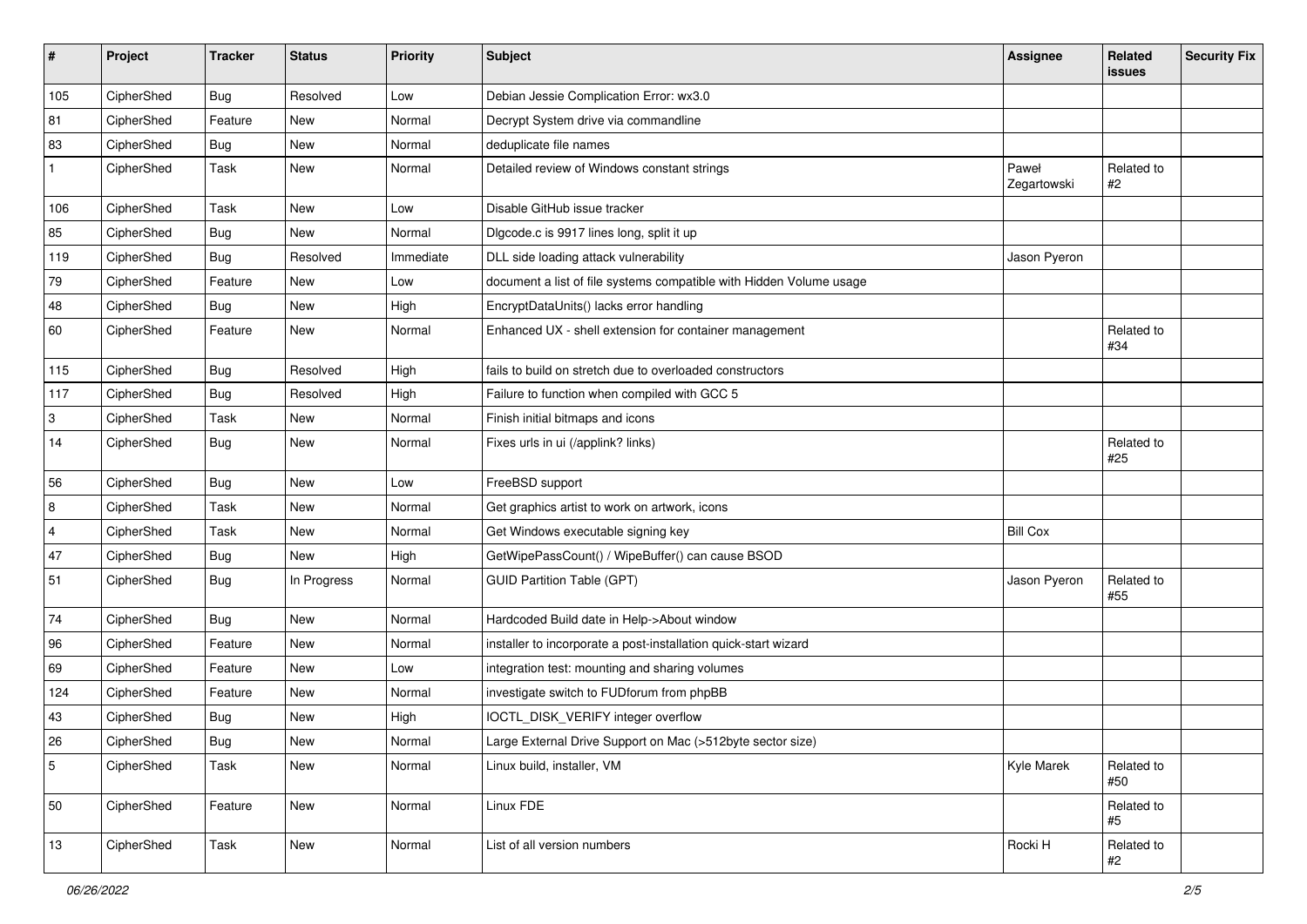| #   | Project    | <b>Tracker</b> | <b>Status</b> | Priority  | <b>Subject</b>                                                                                              | <b>Assignee</b> | Related<br><b>issues</b> | <b>Security Fix</b> |
|-----|------------|----------------|---------------|-----------|-------------------------------------------------------------------------------------------------------------|-----------------|--------------------------|---------------------|
| 123 | CipherShed | <b>Bug</b>     | New           | Normal    | losetup anomaly with OpenSUSE 13.1                                                                          |                 |                          |                     |
| 7   | CipherShed | Task           | New           | Normal    | Mac build, installer, VM                                                                                    | Jason Pyeron    |                          |                     |
| 45  | CipherShed | <b>Bug</b>     | New           | High      | MainThreadProc() integer overflow                                                                           |                 |                          |                     |
| 86  | CipherShed | <b>Bug</b>     | Resolved      | Normal    | Make ciphershed window titlebars different                                                                  |                 |                          |                     |
| 125 | CipherShed | <b>Bug</b>     | Resolved      | Normal    | Makefile for bootloader fails on case sensitive filesystem                                                  |                 |                          |                     |
| 76  | CipherShed | <b>Bug</b>     | New           | Normal    | MakeSelfExtractingPackage used in CI cannot have dialog boxes                                               |                 |                          |                     |
| 21  | CipherShed | <b>Bug</b>     | New           | High      | Method of mounting may be exploited                                                                         |                 |                          |                     |
| 46  | CipherShed | Bug            | New           | High      | MountVolume() device check bypass                                                                           |                 |                          |                     |
| 40  | CipherShed | <b>Bug</b>     | New           | High      | Multiple issues in the bootloader decompressor                                                              |                 |                          |                     |
| 37  | CipherShed | <b>Bug</b>     | New           | High      | Open Crypto Audit Project issues                                                                            |                 |                          |                     |
| 107 | CipherShed | <b>Bug</b>     | New           | Immediate | Open Crypto Audit Project TrueCrypt CS-TC-1 - CryptAcquireContext may silently fail in<br>unusual scenarios |                 |                          |                     |
| 108 | CipherShed | <b>Bug</b>     | New           | Urgent    | Open Crypto Audit Project TrueCrypt CS-TC-2 - AES implementation susceptible to<br>cache-timing attacks     |                 |                          |                     |
| 109 | CipherShed | <b>Bug</b>     | New           | High      | Open Crypto Audit Project TrueCrypt CS-TC-3 - Keyfile mixing is not cryptographically sound                 |                 |                          |                     |
| 110 | CipherShed | Bug            | New           | High      | Open Crypto Audit Project TrueCrypt CS-TC-4 - Unauthenticated ciphertext in volume<br>headers               |                 |                          |                     |
| 59  | CipherShed | <b>Bug</b>     | New           | Low       | optimized rescue disk                                                                                       |                 | Related to<br>#52        |                     |
| 61  | CipherShed | Feature        | New           | Normal    | optionally support TPM                                                                                      |                 |                          |                     |
| 71  | CipherShed | <b>Bug</b>     | New           | High      | passwords using non-ascii                                                                                   |                 |                          |                     |
| 95  | CipherShed | <b>Bug</b>     | New           | Normal    | Platform/SystemException.h and Common/Exception.h define the same class/struct                              |                 |                          |                     |
| 53  | CipherShed | Feature        | New           | Low       | Portable / non-admin volume browser                                                                         |                 |                          |                     |
| 67  | CipherShed | Feature        | New           | Normal    | print a backup                                                                                              |                 |                          |                     |
| 66  | CipherShed | Feature        | New           | Normal    | provide robust API for usermode interaction with kernel driver                                              |                 |                          |                     |
| 65  | CipherShed | Feature        | New           | Normal    | pure 64 bit version for windows                                                                             |                 | Related to<br>#63        |                     |
| 114 | CipherShed | Task           | New           | Normal    | Real, unified makefiles                                                                                     | Kyle Marek      |                          |                     |
| 52  | CipherShed | Feature        | <b>New</b>    | Low       | recovery utility & tools                                                                                    |                 | Related to<br>#59        |                     |
| 127 | CipherShed | <b>Bug</b>     | Resolved      | Normal    | remove #if 0 code                                                                                           | Jason Pyeron    |                          |                     |
| 113 | CipherShed | <b>Bug</b>     | Resolved      | Normal    | remove the donate screen from the installer                                                                 |                 |                          |                     |
| 64  | CipherShed | Task           | New           | Normal    | Rewrite or remove LongReverse in Common/Dlgcode.c                                                           |                 |                          |                     |
| 54  | CipherShed | Feature        | New           | Low       | Self Destruct Password                                                                                      |                 |                          |                     |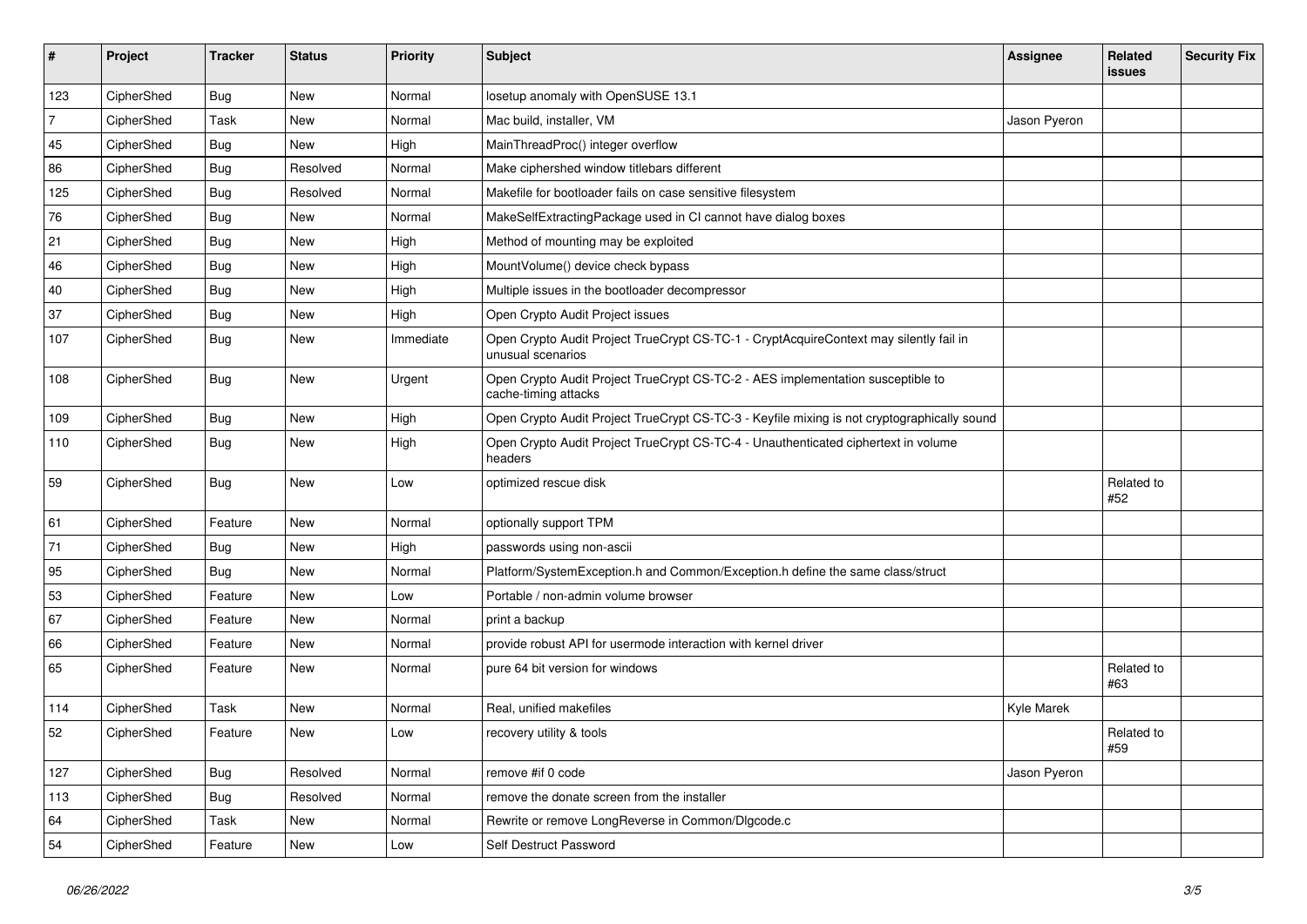| $\pmb{\#}$ | Project    | <b>Tracker</b> | <b>Status</b> | <b>Priority</b> | <b>Subject</b>                                                                                           | <b>Assignee</b> | Related<br>issues | <b>Security Fix</b> |
|------------|------------|----------------|---------------|-----------------|----------------------------------------------------------------------------------------------------------|-----------------|-------------------|---------------------|
| 39         | CipherShed | <b>Bug</b>     | New           | High            | Sensitive information might be paged out from kernel stacks                                              |                 |                   |                     |
| 57         | CipherShed | Feature        | New           | Normal          | Skein support                                                                                            |                 |                   |                     |
| 88         | CipherShed | Bug            | New           | Normal          | smart card support for containers                                                                        |                 |                   |                     |
| 97         | CipherShed | Feature        | New           | Normal          | Suggestion 1 - Do not use unknown terminology                                                            | Niklas Lemcke   |                   |                     |
| 98         | CipherShed | Feature        | New           | Normal          | Suggestion 2 – Do not misuse native UI controls                                                          | Niklas Lemcke   |                   |                     |
| 99         | CipherShed | Feature        | New           | Normal          | Suggestion 3-Separate required and optional input parameters                                             |                 |                   |                     |
| 100        | CipherShed | Feature        | New           | Normal          | Suggestion 4-Display the consequences of an action immediately (Immediacy of<br>consequences)            |                 |                   |                     |
| 121        | CipherShed | Feature        | New           | Normal          | Support "not" burning CD on encrypting disk operation                                                    |                 | Related to<br>#68 |                     |
| 93         | CipherShed | Feature        | New           | Normal          | support "quick" encrypt for new media (especially flash/SSD)                                             |                 |                   |                     |
| 102        | CipherShed | Feature        | New           | Normal          | support for serial console in bootloader                                                                 |                 |                   |                     |
| 122        | CipherShed | Feature        | New           | Normal          | support key escrow                                                                                       |                 | Related to<br>#68 |                     |
| 36         | CipherShed | Feature        | New           | Normal          | support multiple actors to open an encrypted volume                                                      |                 |                   |                     |
| 87         | CipherShed | Feature        | New           | Low             | support multiple hidden volumes                                                                          |                 |                   |                     |
| 89         | CipherShed | Feature        | New           | Normal          | Support the Common Criteria Collaborative Protection Profile for Full Disk Encryption                    |                 |                   |                     |
| 58         | CipherShed | Feature        | New           | Low             | Tablet / Touch screen / non-keyboard boot support                                                        |                 |                   |                     |
| 42         | CipherShed | Bug            | New           | High            | TC_IOCTL_GET_SYSTEM_DRIVE_DUMP_CONFIG kernel pointer disclosure                                          |                 |                   |                     |
| 44         | CipherShed | <b>Bug</b>     | New           | High            | TC_IOCTL_OPEN_TEST multiple issues                                                                       |                 |                   |                     |
| 80         | CipherShed | <b>Bug</b>     | New           | Low             | TEST CASE: ubuntu 14 GUI install                                                                         |                 |                   |                     |
| 72         | CipherShed | <b>Bug</b>     | New           | Normal          | The installation fails, but a message (from windows?) says it succeeds and asks if you want<br>to reboot |                 |                   |                     |
| 31         | CipherShed | <b>Bug</b>     | New           | Normal          | there is duplicate code for password character checking                                                  | Jason Pyeron    | Related to<br>#30 |                     |
| 70         | CipherShed | Feature        | <b>New</b>    | Normal          | track git info in build                                                                                  |                 |                   |                     |
| 73         | CipherShed | <b>Bug</b>     | New           | Normal          | Truecrypt icon showing in taskbar                                                                        |                 |                   |                     |
| 32         | CipherShed | Feature        | New           | Normal          | truecrypt.ch ideas thread                                                                                |                 |                   |                     |
| 10         | CipherShed | Feature        | New           | Low             | Two-factor Pre-boot-authentication with USB stick and Password                                           |                 |                   |                     |
| 111        | CipherShed | Bug            | New           | Normal          | ui does not show free drives below c: e.g. A: or B:                                                      | Niklas Lemcke   |                   |                     |
| 55         | CipherShed | <b>Bug</b>     | In Progress   | Normal          | Unified Extensible Firmware Interface (UEFI)                                                             | Jason Pyeron    | Related to<br>#51 |                     |
| 112        | CipherShed | Bug            | Resolved      | Normal          | uninstall on windows does not list version info                                                          |                 |                   |                     |
| 78         | CipherShed | <b>Bug</b>     | New           | Normal          | update the ciphershed.org website, automatically                                                         |                 |                   |                     |